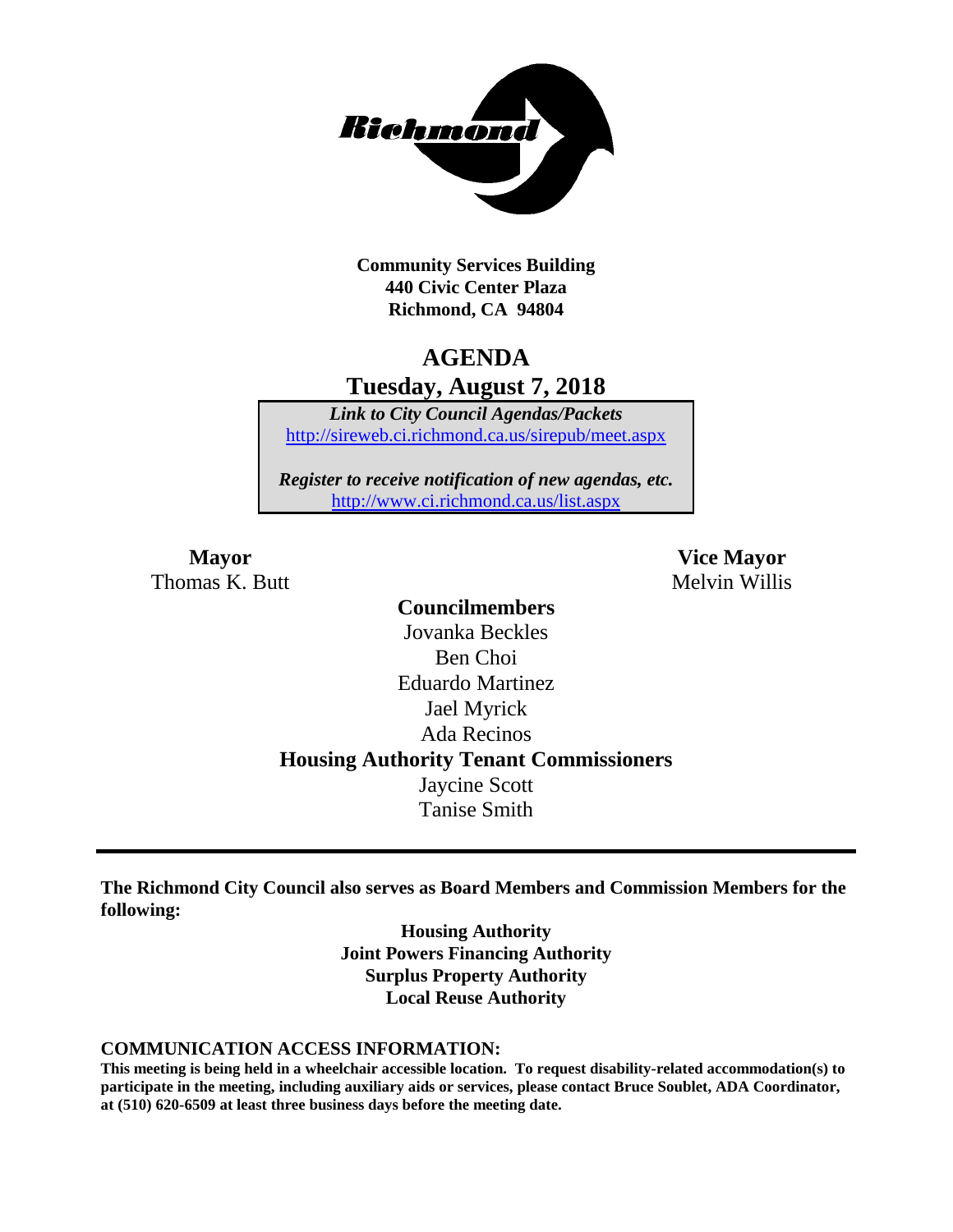# **MEETING PROCEDURES**

The City of Richmond encourages community participation at its City Council meetings and has established procedures that are intended to accommodate public input in a timely and time-sensitive way. As a courtesy to all members of the public who wish to participate in City Council meetings, please observe the following procedures:

**PUBLIC COMMENT ON AGENDA ITEMS:** Anyone who desires to address the City Council on items appearing on the agenda must complete and file a pink speaker's card with the City Clerk **prior** to the City Council's consideration of the item. Once the City Clerk has announced the item, no person shall be permitted to speak on the item other than those persons who have submitted their names to the City Clerk. Your name will be called when the item is announced for discussion. **Each speaker will be allowed up to TWO (2) MINUTES to address the City Council on NON-PUBLIC HEARING items listed on the agenda. Speakers are allowed up to THREE (3) minutes on PUBLIC HEARING items.**

**OPEN FORUM FOR PUBLIC COMMENT:** Individuals who would like to address the City Council on matters not listed on the agenda or on items remaining on the consent calendar may do so under Open Forum. All speakers must complete and file a pink speaker's card with the City Clerk **prior** to the commencement of Open Forum. The amount of time allotted to individual speakers shall be determined based on the number of persons requesting to speak during this item. **The time allocation for each speaker will be as follows:** 15 or fewer speakers, a maximum of 2 minutes; 16 to 24 speakers, a maximum of 1 and one-half minutes; and 25 or more speakers, a maximum of 1 minute.

#### **SPEAKERS ARE REQUESTED TO OCCUPY THE RESERVED SEATS IN THE FRONT ROW BEHIND THE SPEAKER'S PODIUM AS THEIR NAME IS ANNOUNCED BY THE CITY CLERK.**

**CONSENT CALENDAR:** Consent Calendar items are considered routine and will be enacted, approved or adopted by one motion unless a request for removal for discussion or explanation is received from the audience or the City Council. A member of the audience requesting to remove an item from the consent calendar must first complete a speaker's card and file the card with the City Clerk **prior** to the City Council's consideration of Agenda Review. Councilmembers who request to remove an item from the consent calendar must do so during Agenda Review. An item removed from the Consent Calendar may be placed anywhere on the agenda following the City Council's agenda review.

**CONDUCT AT MEETINGS:** Richmond City Council meetings are limited public forums during which the City strives to provide an open, safe atmosphere and promote robust public debate. Members of the public, however, must comply with state law, as well as the City's laws and procedures and may not actually disrupt the orderly conduct of these meetings. The public, for example, may not shout or use amplifying devices, must submit comment cards and speak during their allotted time, may not create a physical disturbance, may not speak on matters unrelated to issues within the jurisdiction of the City Council or the agenda item at hand, and may not cause immediate threats to public safety.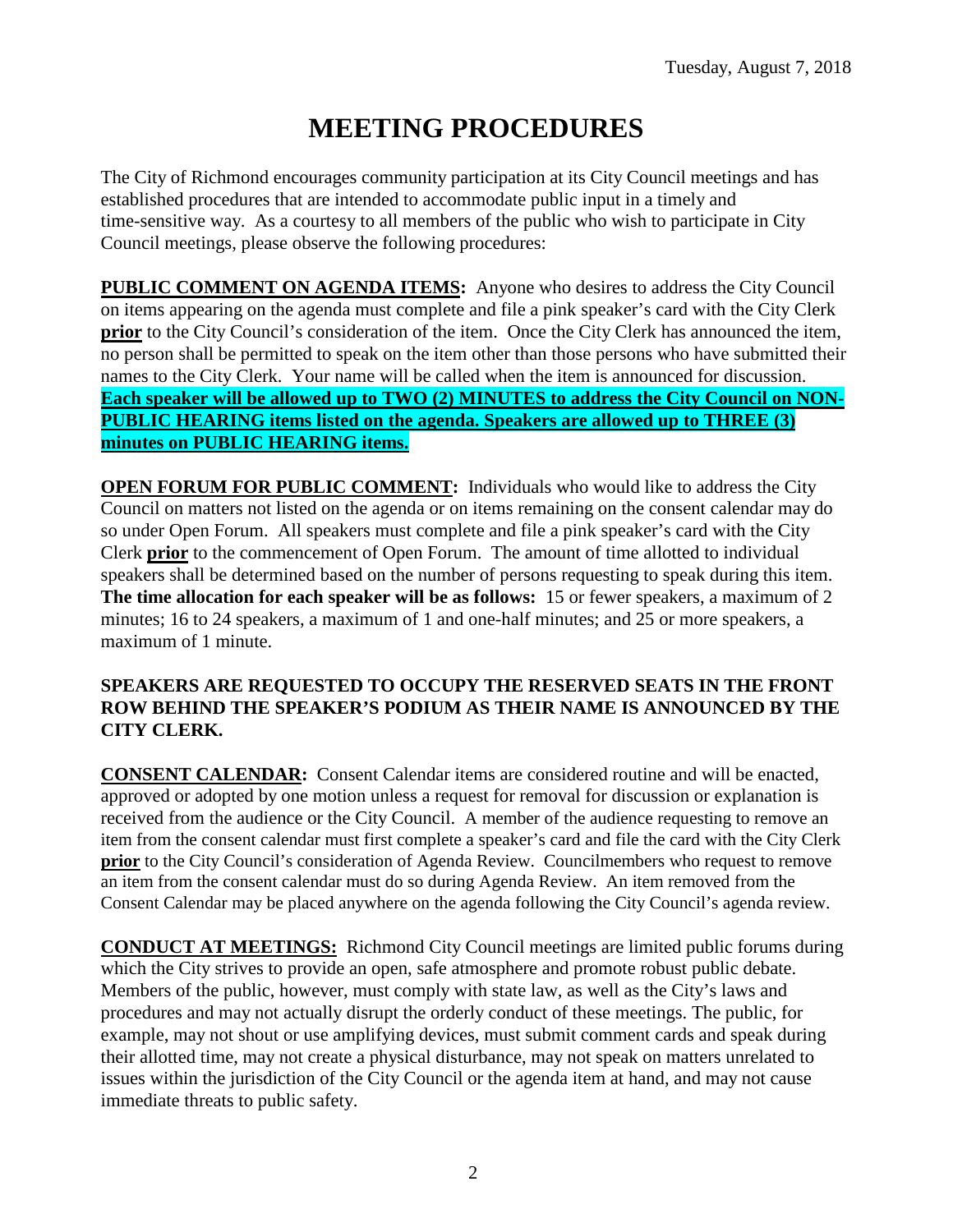**CITY HARASSMENT POLICY:** The City invites public comment and critique about its operations, including comment about the performance of its public officials and employees, at the public meetings of the City Council and boards and commissions. However, discriminatory or harassing comments about or in the presence of City employees, even comments by third parties, may create a hostile work environment, if severe or pervasive. The City prohibits harassment against an applicant, employee, or contractor on the basis of race, religious creed, color, national origin, ancestry, physical disability, medical condition, mental disability, marital status, sex (including pregnancy, childbirth, and related medical conditions), sexual orientation, gender identity, age or veteran status, or any other characteristic protected by federal, state or local law. In order to acknowledge the public's right to comment on City operations at public meetings, which could include comments that violate the City's harassment policy if such comments do not cause an actual disruption under the Council Rules and Procedures, while taking reasonable steps to protect City employees from discrimination and harassment, City Boards and Commissions shall adhere to the following procedures. If any person makes a harassing remark at a public meeting that violates the above City policy prohibiting harassment, the presiding officer of the meeting may, at the conclusion of the speaker's remarks and allotted time: (a) remind the public that the City's Policy Regarding Harassment of its Employees is contained in the written posted agenda; and (b) state that comments in violation of City policy are not condoned by the City and will play no role in City decisions. If any person makes a harassing remark at a public meeting that violates the above City policy, any City employee in the room who is offended by remarks violating the City's policy is excused from attendance at the meeting. No City employee is compelled to remain in attendance where it appears likely that speakers will make further harassing comments. If an employee leaves a City meeting for this reason, the presiding officer may send a designee to notify any offended employee who has left the meeting when those comments are likely concluded so that the employee may return to the meeting. The presiding officer may remind an employee or any council or board or commission member that he or she may leave the meeting if a remark violating the City's harassment policy is made. These procedures supplement the Council Rules and Procedures relating to disruption of orderly conduct at Council meetings.

Any law enforcement officer on duty or whose service is commanded by the presiding officer shall be Sergeant-at-Arms of the Council meetings. He/she, or they, shall carry out all orders and instructions given by the presiding officer for the purpose of maintaining order and decorum at the Council meetings (City Council Rules of Procedure and Order Section III F, RMC Section 2.12.030).

**\*\*\*\*\*\*\*\*\*\*\*\*\*\*\*\*\*\*\*\*\*\*\*\*\*\*\*\*\*\*\*\*\*\*\*\*\*\*\*\*\*\*\*\*\*\*\*\*\*\*\*\*\*\*\*\*\*\***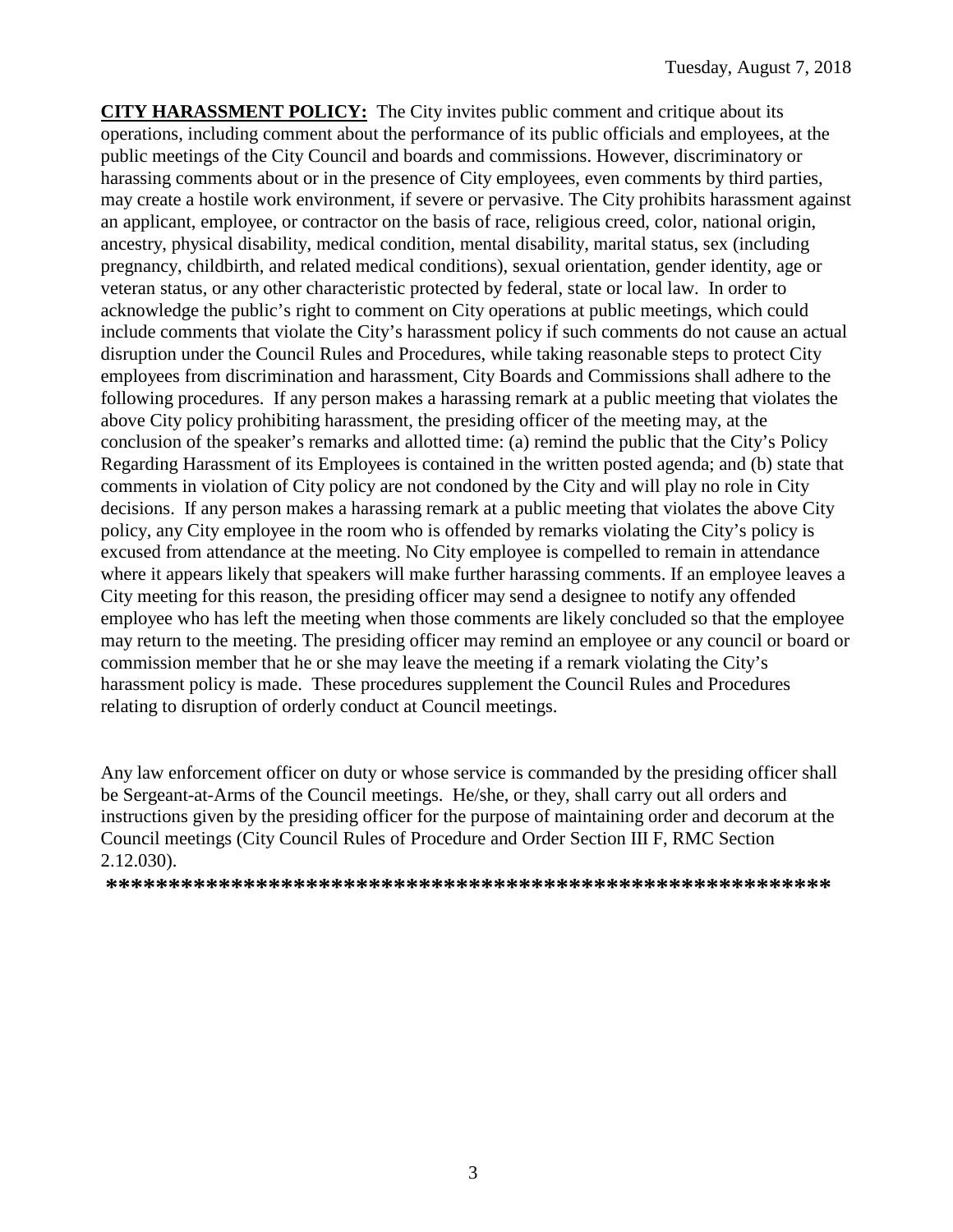# **OPEN SESSION TO HEAR PUBLIC COMMENT BEFORE CLOSED SESSION**

6:00 p.m.

#### **A. ROLL CALL**

**B. PUBLIC COMMENT BEFORE CLOSED SESSION**

#### **C. ADJOURN TO CLOSED SESSION**

### **CLOSED SESSION**

Shimada Room of the Community Services Building

#### **A. CITY COUNCIL**

#### **A-1.** PUBLIC EMPLOYEE APPOINTMENT (Government Code Section 54957.6):

Title: City Manager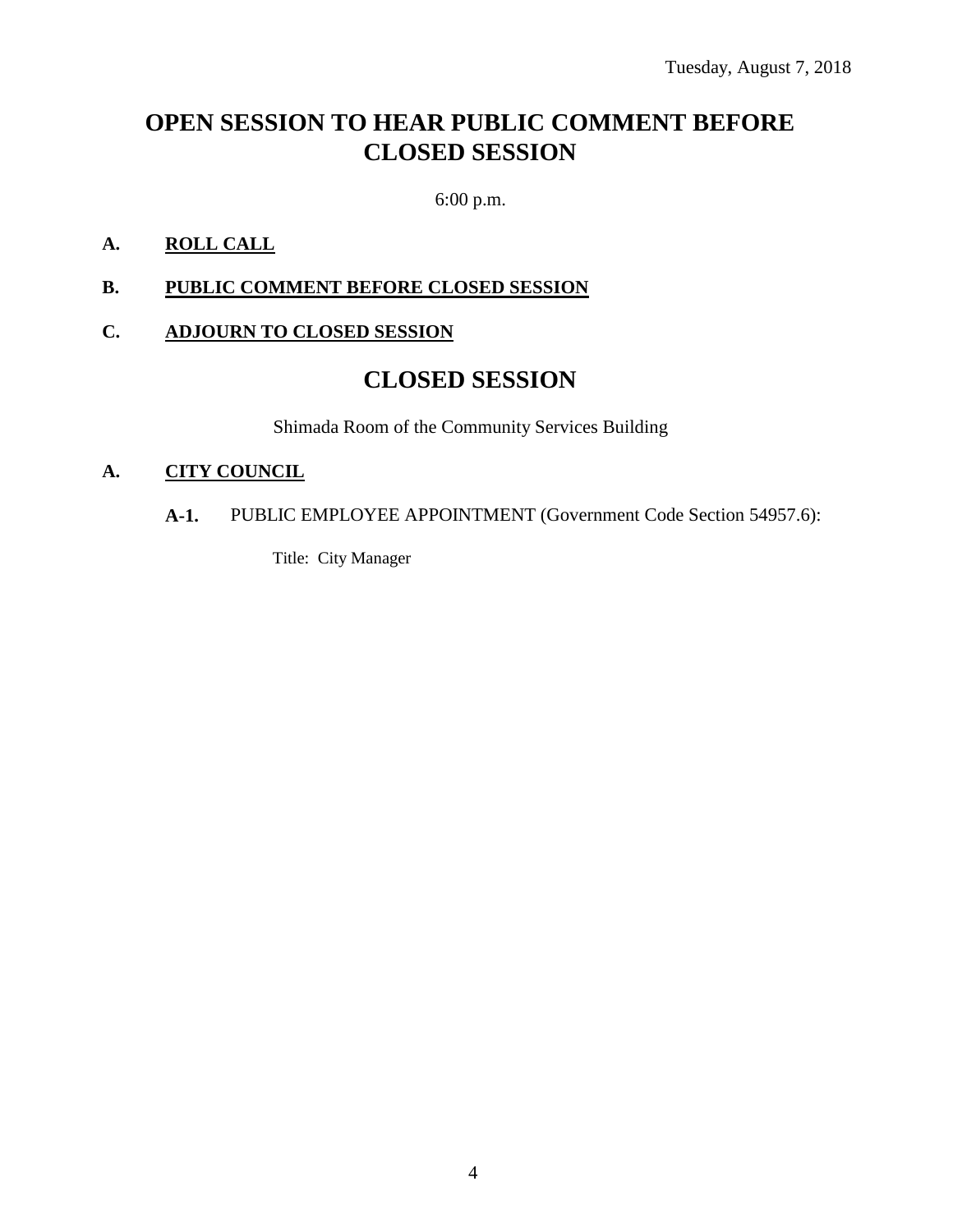# **REGULAR MEETING OF THE RICHMOND CITY COUNCIL**

6:30 p.m.

- **A. PLEDGE TO THE FLAG**
- **B. ROLL CALL**
- **C. STATEMENT OF CONFLICT OF INTEREST**
- **D. AGENDA REVIEW**

#### **E. REPORT FROM THE CITY ATTORNEY OF FINAL DECISIONS MADE DURING CLOSED SESSION**

- **F. REPORT FROM THE CITY MANAGER**
- **G. OPEN FORUM FOR PUBLIC COMMENT**

#### **H. CITY COUNCIL CONSENT CALENDAR**

- **H-1.** ADOPT a resolution to submit to the voters at the next general municipal election to be held on November 6, 2018, a measure for changing the City's Real Estate Documentary Transfer Tax so that the tax rate for properties valued below \$1 million does not increase, the tax rate for properties valued between at \$1 million dollars to \$3 million increases from .7% to 1.25%; the tax rate for properties valued between at \$3 million dollars to \$10 million increases from .7% to 2.5%; and the tax rate for properties valued in excess of \$10 million increases from .7% to 3.0% - Councilmember Jael Myrick (620-6636) and Vice Mayor Melvin Willis (412-2050).
- **H-2.** APPROVE an employment agreement with Carlos Martinez as Richmond City Manager, providing for a five-year term commencing November 1, 2018, at an initial base salary of \$260,000.00 annually (approximately \$358,000 total compensation), with subsequent salary increases subject to a satisfactory performance evaluation, and other specified employment terms - City Manager's Office (Bill Lindsay 620-6512).
- **H-3.** ADOPT a resolution submitting to voters at the next general election to be held November 6, 2018, a measure to establish a Special Parcel Tax on Vacant Properties at the rate of \$3,000 annually per vacant developed parcel and \$6,000 annually per undeveloped parcel, raising about \$5.4 million annually for 20 years to fund homelessness services and housing, blight and dumping elimination, and specified programs - Office of the Mayor (Mayor Tom Butt 620-6503) and Councilmember Eduardo Martinez (620-6593).